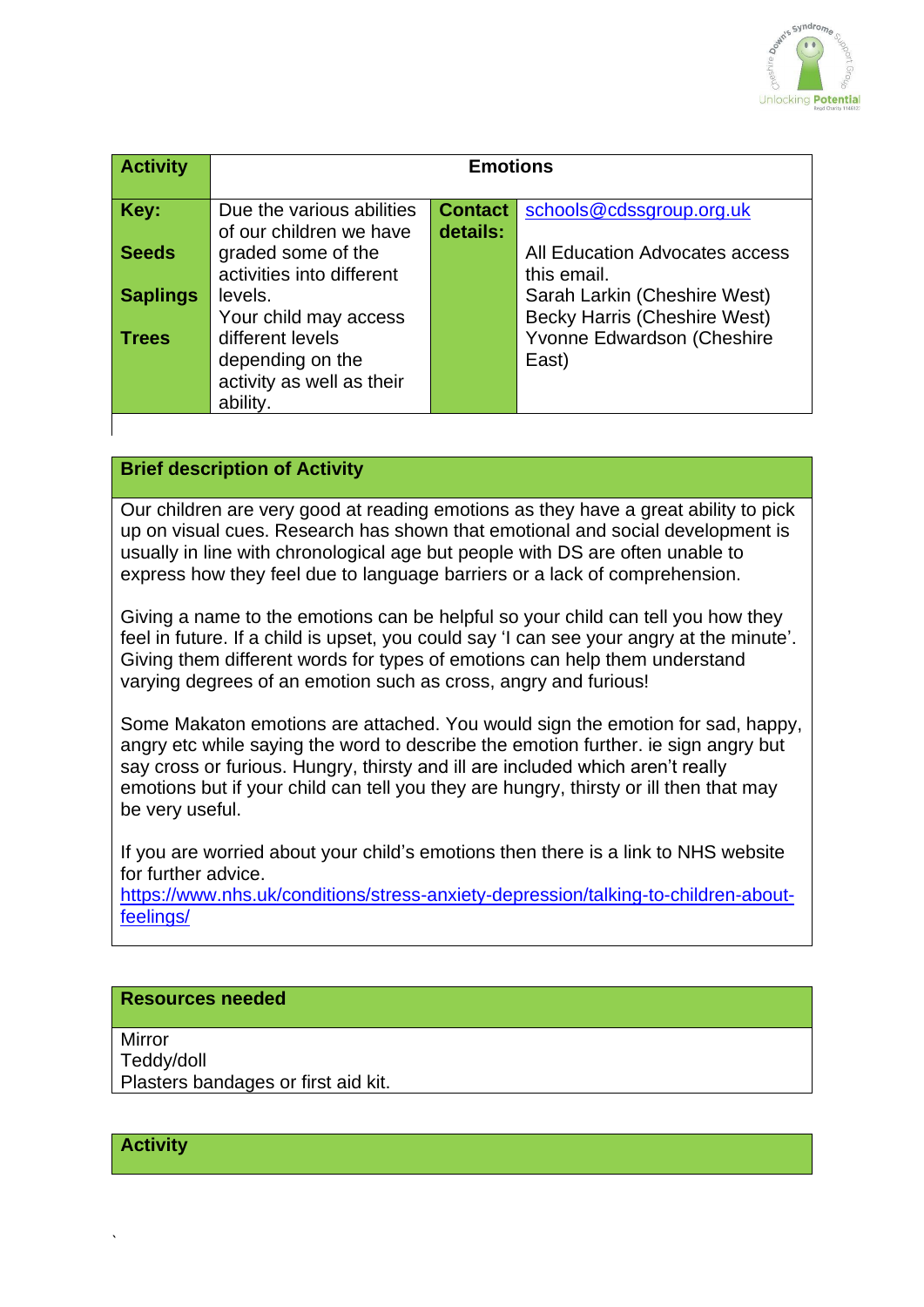

Show your child some of the emotion word cards attached (start with angry, sad, happy). Tell them the name for the emotions displayed and tell them something that makes you feel like the emotion on each card e.g. I feel happy when I eat pancakes. I feel sad when I get stuck in lots of traffic etc. Put the cards face down in front of you. Turn over one of the pictures and act out or mime the emotion on it and see if your child can guess how you are 'feeling'. Next ask your child to have a turn picking up a card and acting out the emotion on it. Can you guess what emotion your child is acting out? Can they tell you something that makes them sad, angry or happy etc?

You could take pictures of your child making that emotion face and make a chart with it. These can then be revisited to identify emotions if you child is finding it hard to explain.

One of the free downloads on special words is on emotions, you could use this to play a matching emotions game to reinforce learning. There are several resources that have been made available for a limited space of time. You are still able to use them after the 30<sup>th</sup> June so its worth downloading them now even if you are not ready to use them at the minute.

<https://www.specialiapps.org/en/special-words> for information about the app <https://www.specialiapps.org/en/covid-19-home-learning-resources> for instructions how to download the free resources.

One way of discussing something that may frighten a child is talking about visits to the hospital or seeing the doctor or nurse.

You can discuss what makes them feel nervous, worried, scared or terrified!

Cartoon about doctor and nurse <https://youtu.be/bwx2Z69S0YA> Makaton signs for doctor and nurse <https://youtu.be/d6qlEZAI-BI>

You could play this game with a toy. What's wrong with Teddy?

You will need Teddy/doll Bandage or plasters Put a bandage or plaster onto a teddy or doll, eg on it's leg.

Ask your child if they want to play a game with you. Show your child the toy you have bandaged and ask what they think has happened? To make it easier give your child a choice "Do you think the dolly hurt her **nose** or her **leg**? Did she fall off her **bike** or her **bed**? Let your child have a turn putting a plaster or bandage on the toy or onto you. How did you or the teddy get hurt this time? How do people feel when they are hurt or poorly? (Sad emotion word card resource attached)

`